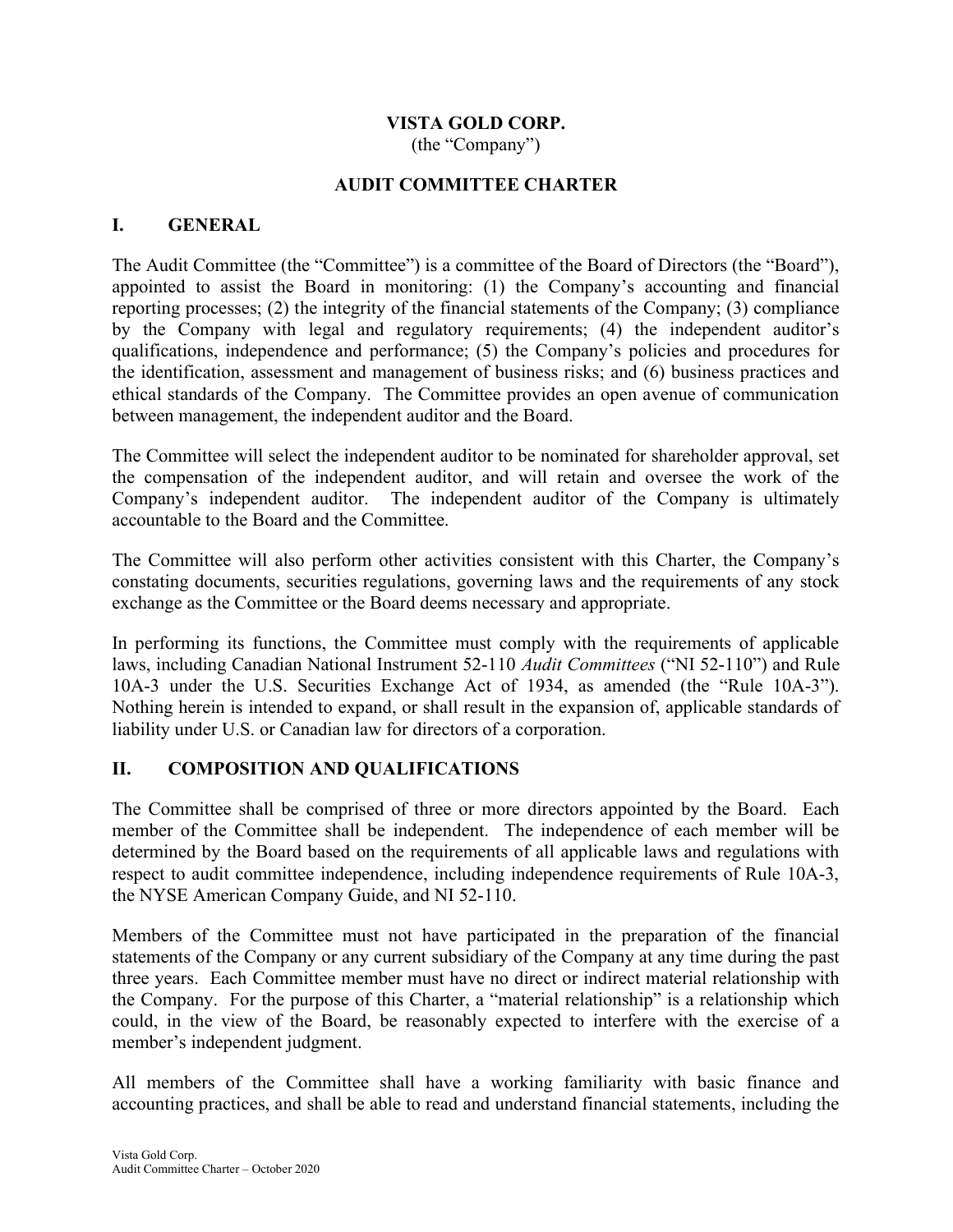Company's balance sheet, income statement and cash flow statement. At least one member of the Committee shall be able to analyse and interpret a full set of financial statements, including the notes attached thereto, in accordance with United States generally accepted accounting principles. At least one member of the Committee shall qualify and be designated as the Audit Committee Financial Expert as determined in the judgment of the Board with reference to applicable law, including Rule 10A-3 and shall be "financially sophisticated" as described under the NYSE American Company Guide. Each member of the Committee must be financially literate as such term is defined in NI 52-110 and the NYSE American Company Guide.

### III. APPOINTMENT AND REMOVAL

The members of the Committee shall be appointed annually by the Board at the first meeting of the Board following the annual general meeting and shall serve until such member's successor is duly elected and qualified or until such member's earlier resignation or removal. The Board may remove the members of the Committee, with or without cause, by a majority vote of the Board. Any vacancy in the Committee occurring for any cause may be filled by a majority of the Board then in office. A Chair of the Committee shall be appointed by the Board to: (i) provide leadership to the Committee; (ii) manage the affairs of the Committee; and (iii) ensure that the Committee functions effectively in fulfilling its duties to the Board and the Company.

## IV. MEETINGS

A majority of the members of the Committee shall constitute a quorum for the transaction of business and the act of a majority of those present at any meeting at which there is a quorum shall be the act of the Committee.

The Committee shall meet in person, telephonically or electronically four times annually, on a quarterly basis, or more frequently as circumstances require. The Committee shall require members of management and the independent auditors and others to attend meetings and to provide pertinent information, as necessary. As part of its job to foster open communications, the Committee shall meet in separate sessions, as frequently as deemed necessary, with management and the Company's independent auditors to discuss any matters that the Committee, or either of these groups believes should be discussed privately. The Committee shall submit the minutes of all meetings of the Committee to, and, when requested, discuss the matters discussed at each Committee meeting with the Board.

## V. AUTHORITY, DUTIES AND RESPONSIBILITIES

The Committee will have the authority and responsibility to select the independent auditor to be nominated for shareholder approval and to set the compensation of the independent auditor. In addition, the Committee shall have the authority and responsibility to retain, compensate, evaluate and oversee the independent auditor and, where appropriate, fill a vacancy in the office of independent auditor. The independent auditor must report directly to the Committee and the Committee will be responsible for resolving disagreements between the auditors and the Company's management. The Committee shall approve all audit engagement terms and fees and shall pre-approve all non-audit engagements with the independent auditor in a manner consistent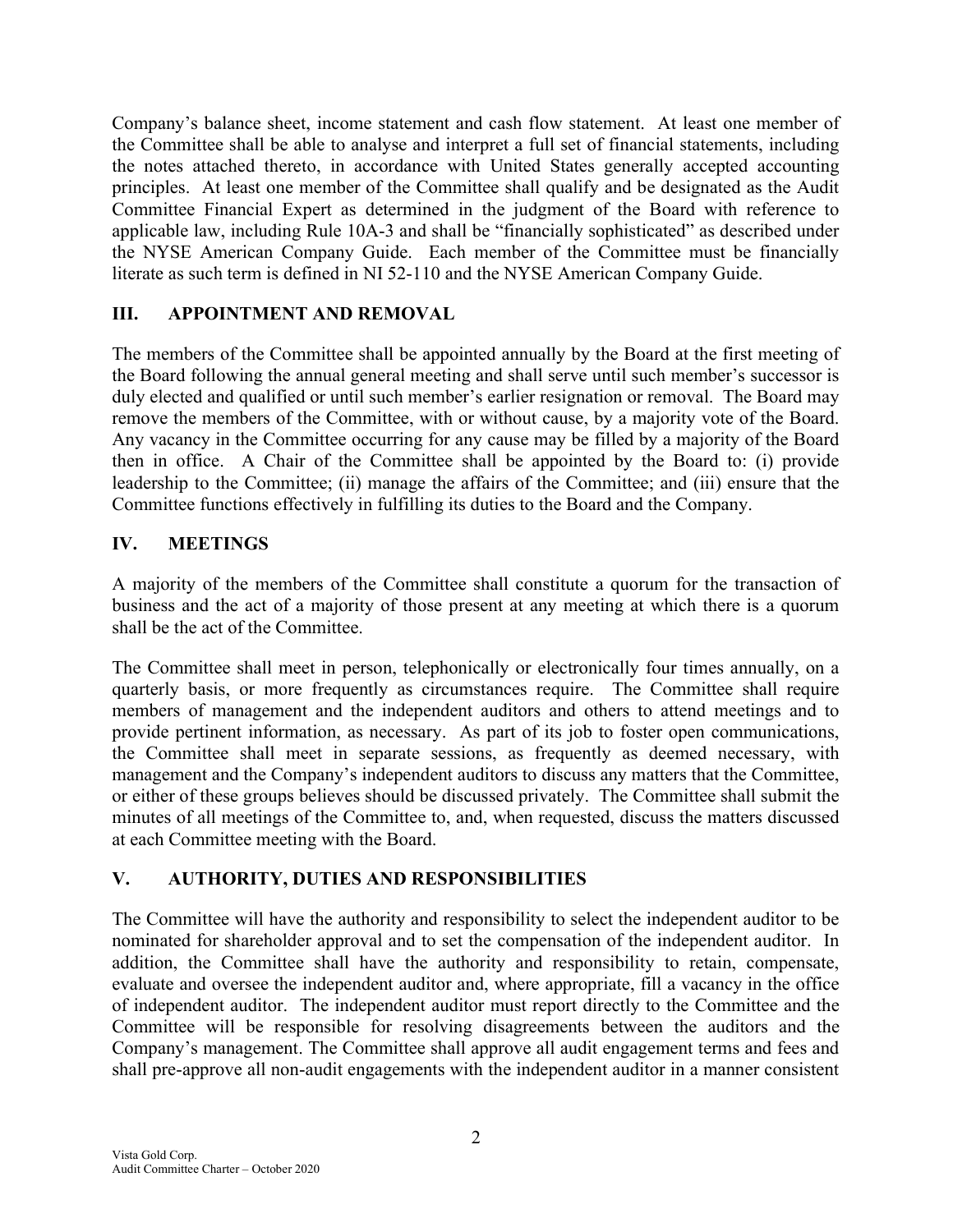with NI 52-110 and the rules and regulations of the United States Securities and Exchange Commission.

Without limiting the generality of the foregoing, to fulfill its responsibilities and duties, the Committee shall:

### Financial Statement and Disclosure Matters

- 1. Prior to public dissemination, review and discuss with management and the independent auditor the annual audited and interim unaudited financial statements and notes thereto, including major issues regarding accounting, disclosure and auditing procedures and practices, as well as the adequacy of internal controls that could materially affect the Company's financial statements, and provide a recommendation to the Board relating to the approval of the annual audited and interim unaudited financial statements.
- 2. Discuss with management and the independent auditor significant financial reporting issues and judgments made in connection with the preparation of the Company's financial statements, including any significant changes in the Company's selection or application of auditing and accounting principles and practices, any major issues as to the adequacy of the Company's internal controls and any special steps adopted in light of material control deficiencies.
- 3. Review and discuss reports from the independent auditor on: (a) all critical accounting policies and practices to be used; (b) all alternative treatments of financial information within generally accepted accounting principles that have been discussed with management, ramifications of the use of such alternative disclosures and treatments, and the treatment preferred by the independent auditor; and (c) other material written communications between the independent auditor and management.
- 4. Prior to the public dissemination of the annual audited financial statements, review with the independent auditor, the internal auditor, if any, and management, the audited financial statements and related opinion.
- 5. Prior to their release, review and provide a recommendation to the Board relating to the approval of: (i) management's discussion and analysis of financial conditions and results of operations; (ii) relevant sections of the Company's Annual Reports on Form 10-K, Quarterly Reports on Form 10-Q and management information circulars and proxy statements containing financial information; (iii) forecasted financial information and forward-looking statements; and (iv) press releases (including annual and interim profit or loss press releases) and other documents in which financial statements, earnings forecasts, results of operations or other financial information is disclosed that are submitted to any securities regulator, stock exchange or other authority, to the shareholders or the public (including any certification, report, prospectus, opinion or review rendered by the independent auditors).
- 6. Provide the report of the Committee that must be included in the Company's annual management information circular and proxy statement.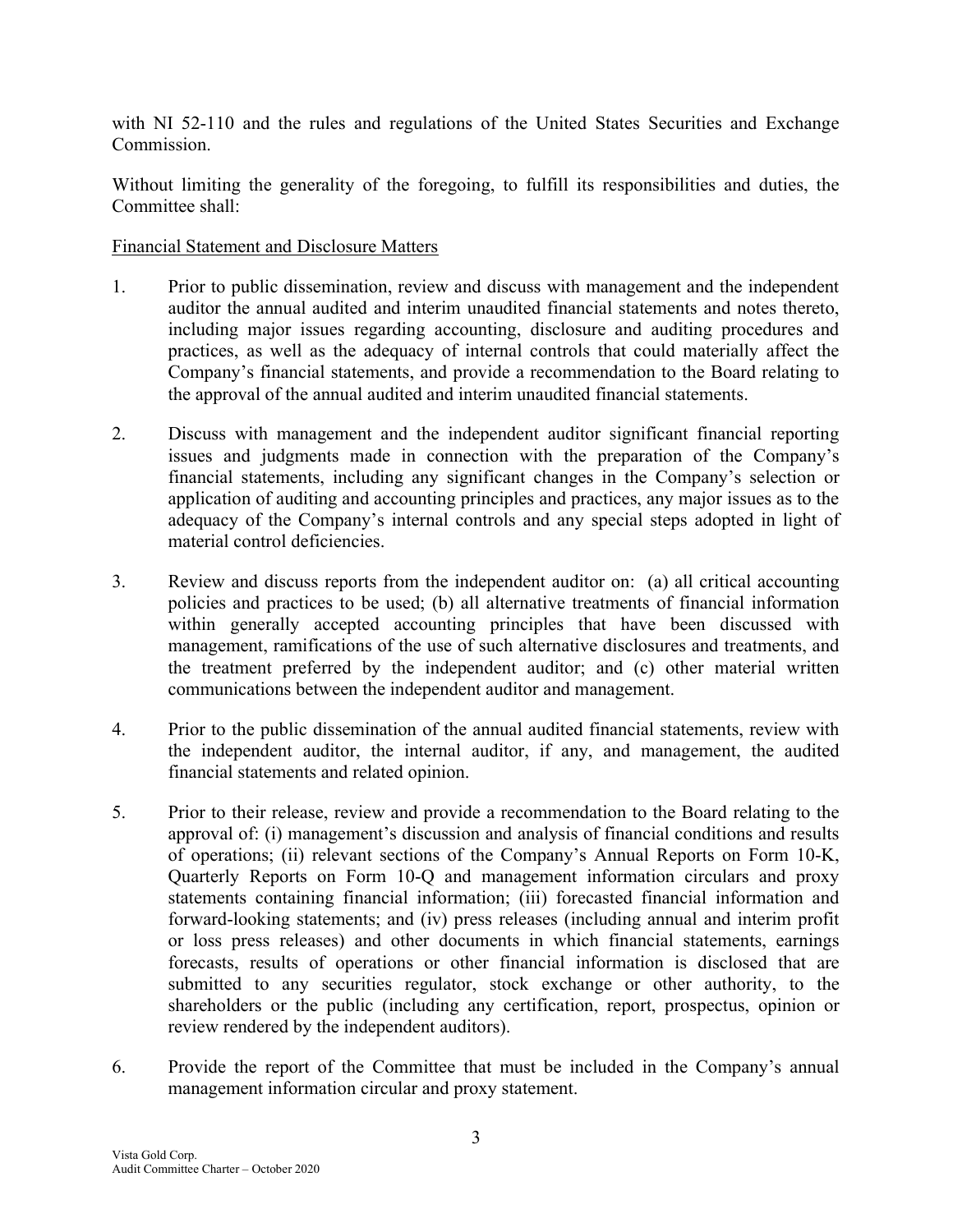- 7. Review the Company's compliance with any policies and reports received from regulators. Discuss with management and the independent auditor the effect on the Company's financial statements of significant regulatory and accounting initiatives.
- 8. Review current accounting trends and developments with management and the independent auditor. Consider and recommend to the Board, if appropriate, major changes to the Company's accounting principles and practices as suggested by the independent auditors or management or determined by the Committee.
- 9. Monitor the risks that are germane to the Company and to the industry in which it operates, including hedging, derivative trading, inventory valuation, depressed market conditions, cyber security risks and environmental concerns.
- 10. Review disclosures made to the Committee by the Company's Chief Executive Officer and Chief Financial Officer during their certification process for the Company's Annual Reports on Form 10-K and Quarterly Reports on Form 10-Q about any significant deficiencies in the design and operation of disclosure controls and procedures, and any fraud involving management or other employees who have a significant role in the Company's internal controls.
- 11. Discuss at least annually with the independent auditor the matters required to be discussed by the PCAOB Standard, AU Section 380 - Communication with Audit Committees.
- 12. Based on discussions with the independent auditor concerning the audit, the auditors' independence, the financial statement review and such other matters as the Committee deems appropriate, recommend to the Board the inclusion of the audited financial statements and the related management's discussion and analysis in the Company's Annual Reports on Form 10-K.
- 13. Together with the Board, ensure policies and procedures are in place and are effective to maintain the integrity of the Company's: (i) disclosure controls and procedures; (ii) internal control over financial reporting; and (iii) management information systems.
- 14. The Committee will meet with the independent auditor prior to the audit to discuss the planning and staffing of the audit, including the general approach, scope, areas subject to significant risk of material misstatement, estimated fees and other terms of engagement.

### Independent Auditors

- 15. Select the independent auditor to be nominated for shareholder approval and set the compensation of the independent auditor, and retain and oversee the Company's independent auditor. The independent auditor shall report directly to the Committee and the Committee may communicate directly with the independent auditor.
- 16. Approve in advance all non-audit services to be provided to the Company or its subsidiaries by the independent auditor.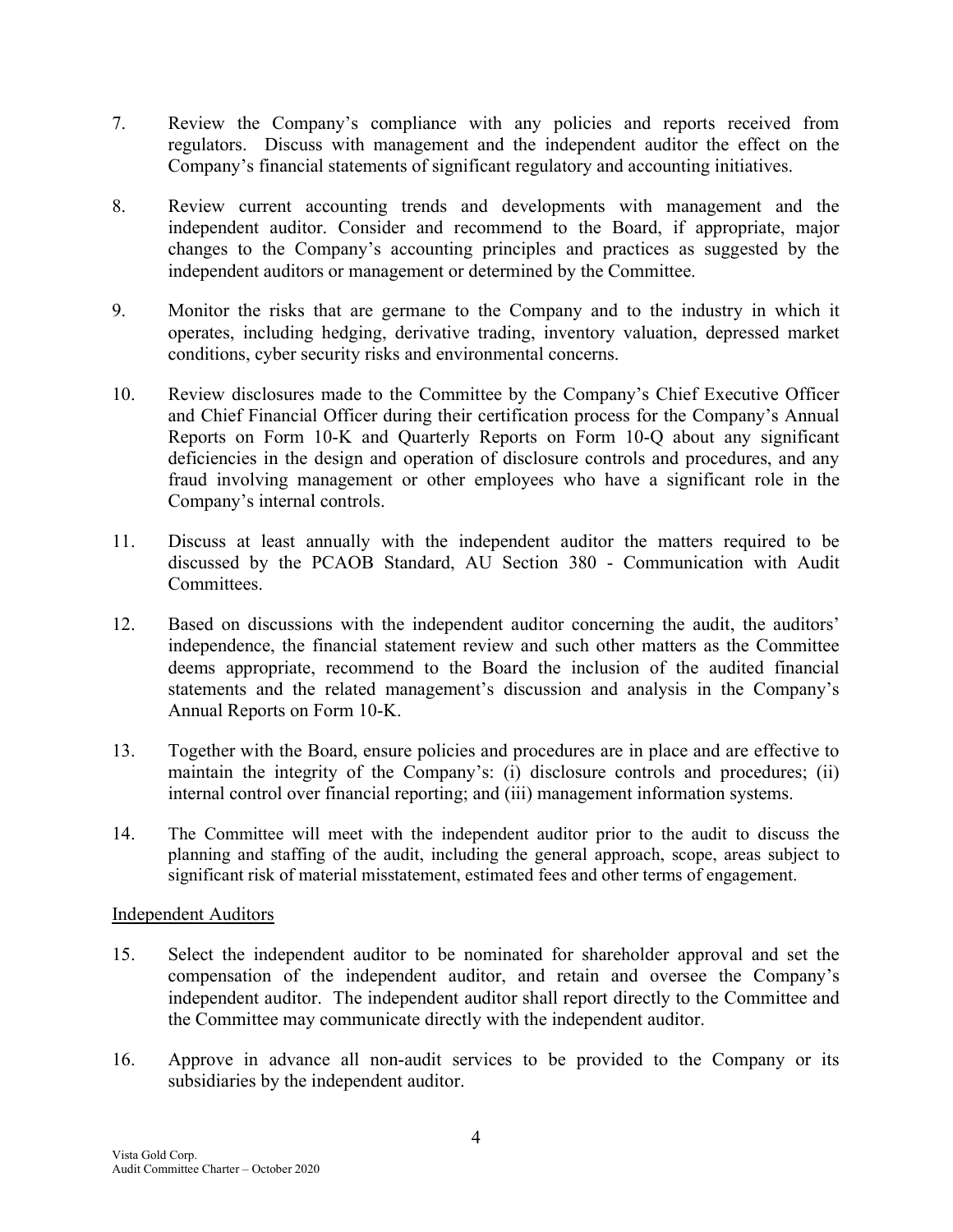- 17. On an annual basis, obtain from the independent auditors a formal written statement delineating all relationships between the auditors and the Company, and determine that they satisfy the requirements of the Public Company Accounting Oversight Board for independent auditor communications with the Audit Committee concerning independence.
- 18. On an annual basis, review and discuss with the independent auditors all significant relationships or services that may impact the auditors' independence and objectivity. Confirm that the lead audit partner for the Company's independent auditors has not performed audit services for the Company for more than five previous fiscal years, and otherwise ensure the rotation of the lead partner and other partners in accordance with United States Securities and Exchange Commission rules and all other applicable securities laws.
- 19. Review the qualifications and performance of the independent auditors and authorize any discharge of the independent auditors when circumstances warrant, recognizing the auditor's ultimate accountability to the shareholders.
- 20. Review and approve the Company's hiring policies regarding partners, former partners, employees and former employees of the present and former independent auditors of the Company.
- 21. Periodically consult with the independent auditors out of the presence of management about internal controls and the fullness and accuracy of the financial statements.

### Process Improvement

- 22. Following completion of the annual audit, review separately with each of management and the independent auditors any significant difficulties encountered during the course of the audit, including any restrictions on the scope of work or access to required information. Review with the independent auditor management's responses to such matters.
- 23. Review and resolve any disagreement between management and the independent auditors in connection with the preparation of the financial statements.
- 24. Establish procedures for the receipt, retention and treatment of complaints received by the Company regarding accounting, internal accounting controls or auditing matters and for the confidential, anonymous submission by employees of the Company of concerns regarding questionable accounting or auditing matters.
- 25. Review with the independent auditors and management the extent to which changes or improvements in financial or accounting practices have been implemented.

#### Legal Compliance

26. Ensure that management has the proper review system in place so that the Company's financial statements, financial reports and other financial information, including financial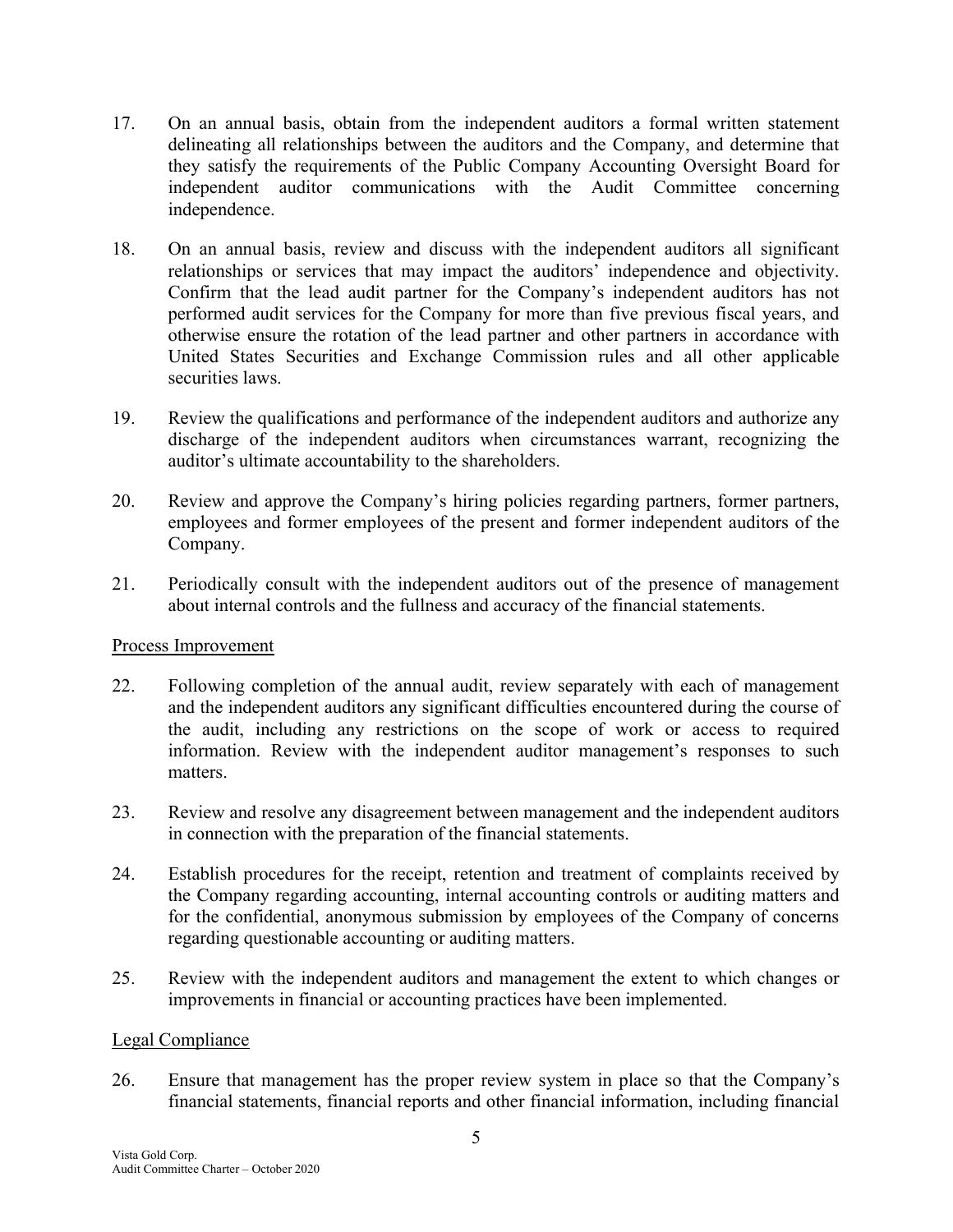information extracted or derived from the Company's financial statements, futureoriented financial information and financial outlooks, satisfy all legal and regulatory requirements and periodically assess the adequacy of the review system.

- 27. Ensure management has proper systems in place so that material forward-looking information previously disclosed to the public is updated in the Company's management's discussion and analysis, as required by law.
- 28. Periodically review the qualifications of the accounting and principal financial personnel.
- 29. Review with the Company's counsel, management and the independent auditors any legal or regulatory matter, including reports or correspondence that could have a material impact on the Company's financial statements or compliance policies.
- 30. Receive anonymous reports of suspected violations of the Company's Code of Business Conduct and Ethics and other matters in accordance with the Company's Whistleblower Policy and monitor compliance with the Company's Code of Business Conduct and Ethics.

### General

- 31. Report regularly to the Board on matters pertinent to the Committee, including: (i) following meetings of the Committee; (ii) with respect to those matters that are relevant to the Committee's discharge of its responsibilities; and (iii) with respect to those recommendations to the Board that the Committee may deem appropriate or required. The report to the Board may take the form of an oral or written report by the Chair of the Committee or any other member of the Committee.
- 32. Conduct or authorize investigations into any matters within the Committee's scope of responsibilities.
- 33. Perform any other activities consistent with this Charter, the Company's constating documents and governing law, as the Committee or the Board deems necessary or appropriate.
- 34. Perform a review and evaluation, at least annually, of the performance of the Committee and its members, including a review of the compliance by the Committee with this Charter. In addition, the Committee shall review and reassess annually the adequacy of this Charter and recommend to the Board improvements to this Charter that the Committee considers necessary or valuable. The Committee shall conduct such reviews and evaluations in the manner it deems appropriate.
- 35. The Committee shall have the sole authority to retain, terminate and compensate any outside advisors as the Committee determines necessary to permit the Committee to carry out its duties, including legal, accounting and other consultants. The Company shall provide for appropriate funding, as determined by the Committee, in its capacity as a committee of the Board, for payment of compensation to any advisors employed by the Committee and to the independent auditor employed by the Company for the purpose of